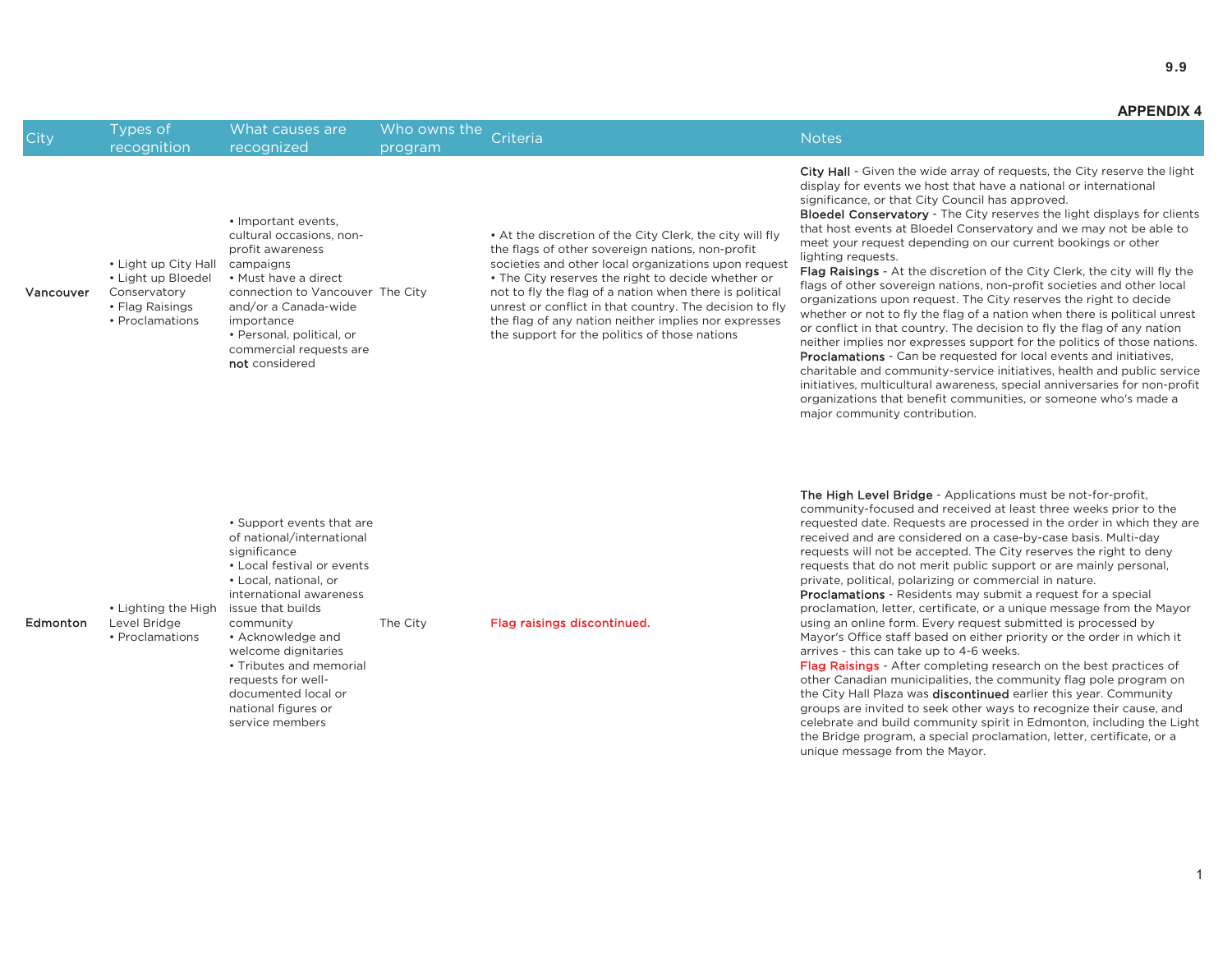9.9

Calgary

• Calgary Tower • Flag Raisings • Proclamations

City Types of What causes are Who owns the priteria networks are recognition are recognized who owns the program Criteria Notes are recognized who owns the program  $\sim$  100 MeV who owns the program  $\sim$  100 MeV w

citywide events • Special occasion lighting for nonpolitical registered national charitable events and/or causes· Flag raisings for charitable or non-profit organizations • Raising the flags of nations: in recognition of Calgary's ethnic and cultural diversity The Calgary

• Annual holidays and

### Tower is privately owned - lighting

requests are at the sole discretion Calgary. of Calgary Tower • Flags of charitable or non-profit organizations: to celebrate a special occasion or achievement in • Flags of nations: in recognition of Calgary's ethnic

management and cultural diversity. The City will fly the flag of a hation on its national day.

Flag Raisings and **Proclamations** are

owned by the City

Calgary Tower - The Calgary Tower is privately owned and therefore has its own selection review and policies. The Calgary Tower maintains traditional lightings for the religious holidays of Easter, Eid al-Fitr, Hanukah and Christmas. The Calgary Tower will not light for religious figures, organizations, institutions, or additional religious holidays. The City website hosts a comprehensive tower lighting request form. https://www.calgarytower.com/about/lightshows/lighting-request/

Flag Raisings - Flag raisings for these occasions take place on the courtesy flagpole on the Municipal Plaza. Flags are flown for one day from sunrise to sunset. Applications must be received at least 4 weeks in advance of the requested date. Requests will be acknowledged, but not approved earlier than 3 months prior to the flag raising date. Applications may be submitted up to one year prior to the date of the flag raising. The City website hosts a comprehensive flag raising request form.

https://forms.calgary.ca/content/forms/af/public/public/flag-raisingapplication.html

**Proclamations -** Can be requested to officially recognize the importance of a charitable cause or event, an arts or cultural celebration, or a public awareness or fundraising campaign on a specific day, week or month.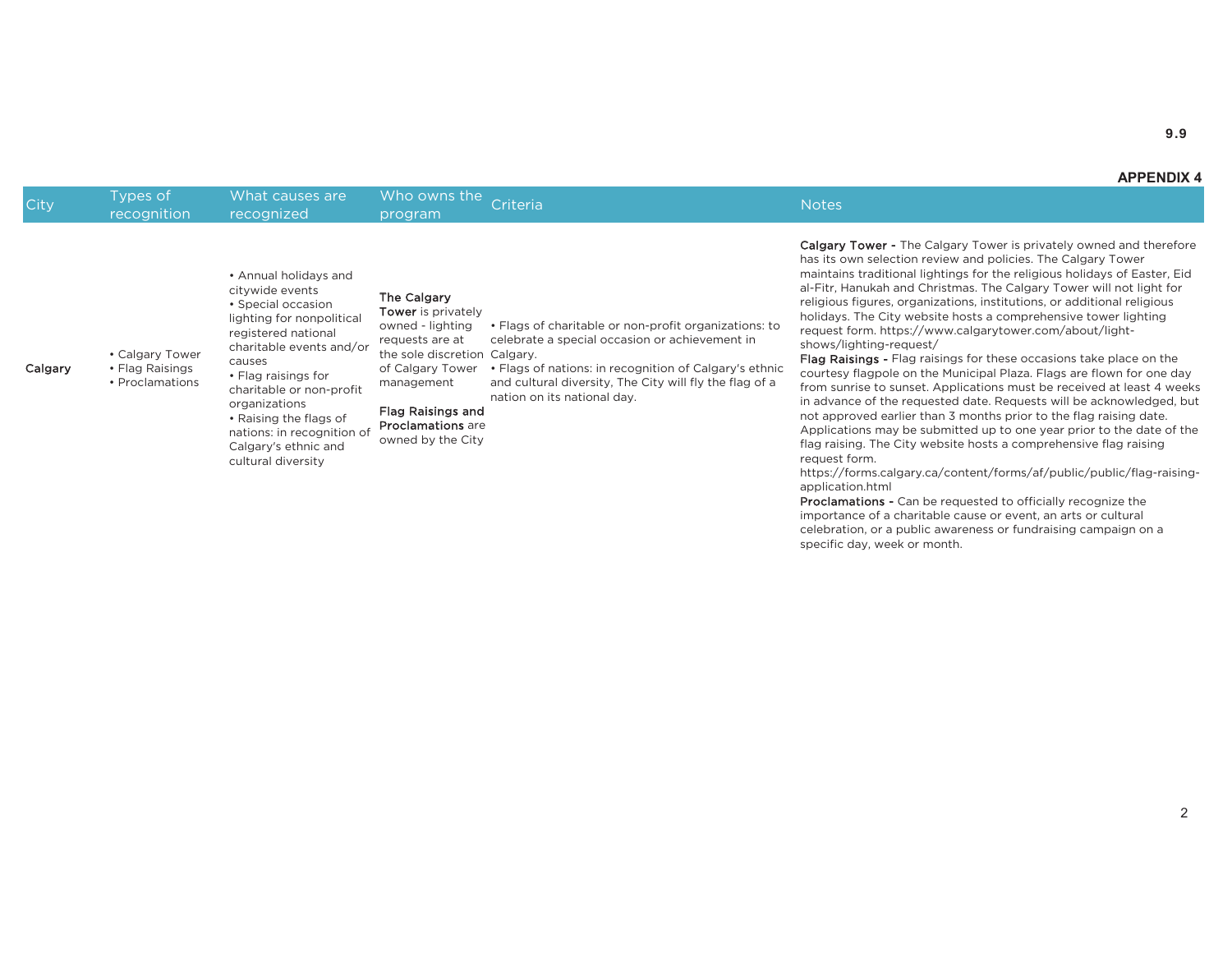**APPENDIX 4**

City Types of What causes are Who owns the priteria networks are recognition are program Criteria Notes<br>City recognition recognized program Criteria

request for the City of Toronto to fly the following regarding the status or merits of its application. CN Tower - Requests may be submitted through an online form. Due to the high volume of applications, the Canada Lands Company cannot provide specific feedback to any individual organizations

> Toronto City Hall Towers - Lighting requests will not be considered if any of the following are true: matters of political controversy, ideological or religious beliefs, or individual conviction, events or organizations with no direct impact or connection to the City of Toronto, campaigns or events contrary to City policies or bylaws anything that contravenes City policies or bylaws, campaigns intended for profit-making purposes, or private or personal events. Tower Lighting requests are approved per individual request. There is no guarantee of ongoing or future request approvals.

> Toronto Sign - All requests will be reviewed by City of Toronto staff to ensure that they clearly adhere to the lighting criteria (fully listed on webpage). Requests that do not clearly meet the criteria may be brought forward by City staff to the interdivisional 3D TORONTO Sign Advisory Committee for final determination. City of Toronto staff have full and final authority to implement the 3D Toronto Sign Celebratory and Commemorative Lighting Program criteria. By submitting a lighting request for the 3D Toronto Sign, the applicant agrees that the decisions of City staff are final.

• Religious organizations or in celebration of religious calendar year. The City of Toronto has a comprehensive form to Flag Raisings - Requests will not be approved for political parties or organizations, religious organizations or in celebration of religious events, commercial entities or in celebration of corporate events, intent that is contrary to City policies or bylaws, organizations requesting flag raisings that espouse hatred, violence or racism, or organizations that have already flown a courtesy flag during the same submit flag raising requests.

> Proclamations - Requests should be submitted in writing, on organization letterhead, to Protocol at least four to weeks before the date you want proclaimed. Proclamations can be issued for public awareness campaigns, charitable fund raising campaigns, and arts and cultural celebrations. Proclamations are not issued for matters of political controversy, ideological or religious beliefs, or individual conviction, events or organizations with no direct connection to the City of Toronto, campaigns or events contrary to City policies or by-laws, National, Independence or Republic Days (please see flag-raisings for appropriate recognition) or campaigns intended for profit-making purposes.

• Support and elevate awareness for local notfor-profit and charitable causes• Celebrate Toronto's

festivals and events • Celebrate and highlight significant

sporting events • Underscore key national celebrations,

occasion: or

• Flags of non-profit or charitable organizations

The CN Tower is accomplishments and series for Toronto's

owned by the Canada Lands Company professional Sports teams and amateur

# historic commemorations **lightings, Flag** Raisings, and

City and days proclaimed by the City to promote diversity • Flags of nations recognized by the Federal Department of Global Affairs on its hational day or on the anniversaryof a special

**City Hall Towers** and Toronto Sign

Proclamations are

are required to provide a flag with metal grommets

• Your flag raising request should be received by Strategic Protocol & External Relations three to four weeks in advance of your request date. • Organizations with approved flag raising requests

all owned by the

## that is three-feet(.9144 metres) along the vertical section(staff or hoist) of the flag. Requests will not be approved for:

- Political parties or organizations
- events
- Commercial entities or in celebration of corporate events

Non-profit or charitable organizations may

• Flags of nations recognized by the Government of Canada on a country's national day or on the anniversary of a special occasion; or

• Flags of non-profit or charitable organizations.

• Organizations may request one courtesy flag raising within the calendar year (January 1 to

• Requests to use the courtesy flagpole will be confirmed on a first come first served basis.

• Upon request, flags of nations may be flown once within the calendar year for either a country's national day or on the anniversary of a special

flags on its courtesy flag poles:

Please note:

December 31).

occasion.

- Intent that is contrary to City policies or bylaws
- Organizations requesting flag raisings that espouse discrimination, hatred, violence or racism
- Organizations that have already flown a flag on a
- courtesy flag pole within the same calendar year • Flags of nations that have already flown on a courtesy flag pole within the same calendar year

Toronto

Lighting

• Flag Raisings • Proclamation

• CN Tower Lighting

• Light up Toronto City Hall Towers • Toronto Sign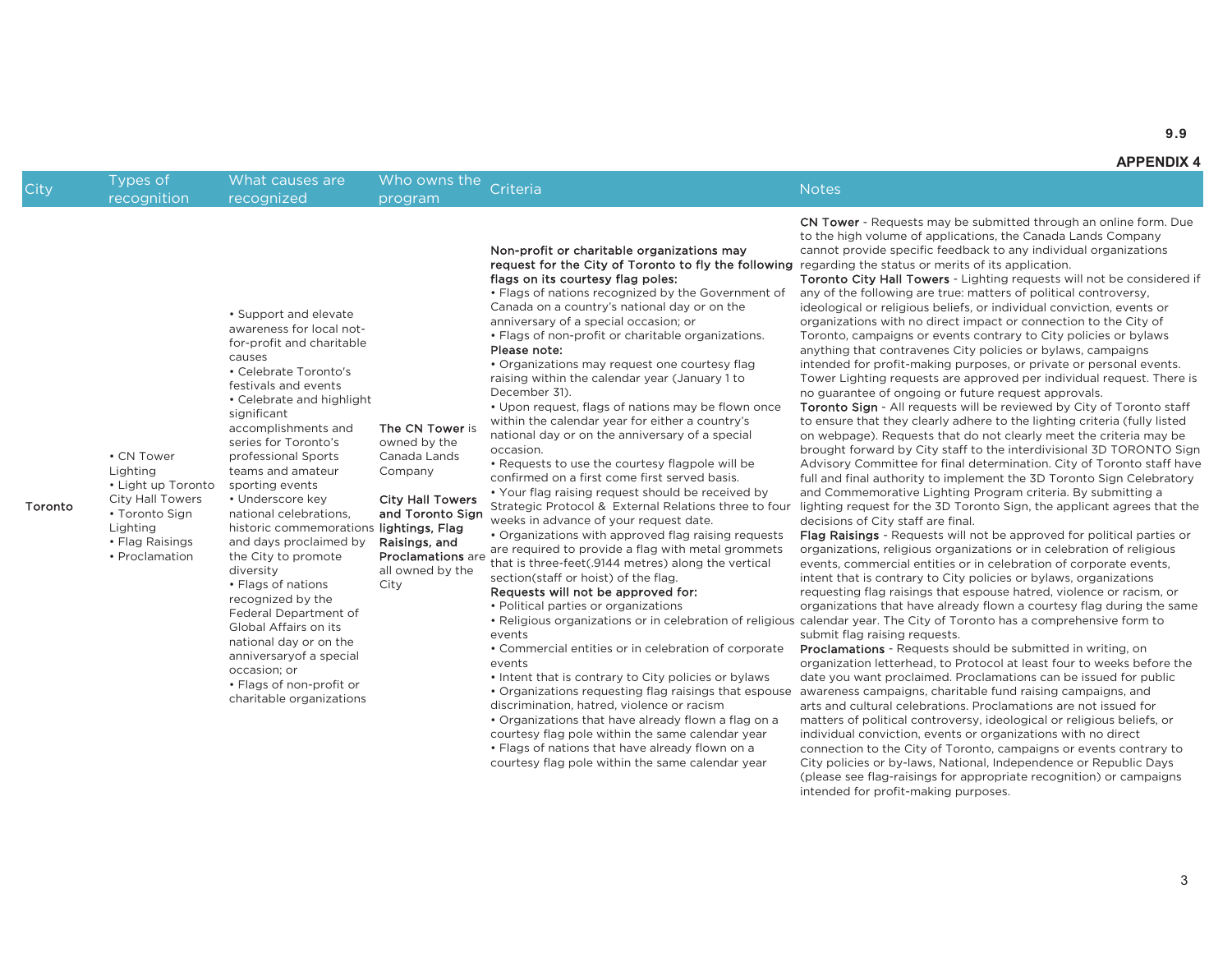## **APPENDIX 4**

| City            | Types of<br>recognition                                        | What causes are<br>recognized                                                                                                        | Who owns the<br>program | Criteria                                                                                                                                                                                                                                                                                                                                                                                                                                                                                                                                                                                                                                                                                                                                                                                                                                                                                                                                                                                                                                                                                                                                                                                                                                                                                                                                                                                                                                                                                                                                                | <b>Notes</b>                                                                                                                                                                                                                                                                                                                                                                                                                                                                                                                                                                                                                                                                                                                                                                                                                                                                                                                                                                                                                                                                                                                                                                                                                                                                                                                                                     |
|-----------------|----------------------------------------------------------------|--------------------------------------------------------------------------------------------------------------------------------------|-------------------------|---------------------------------------------------------------------------------------------------------------------------------------------------------------------------------------------------------------------------------------------------------------------------------------------------------------------------------------------------------------------------------------------------------------------------------------------------------------------------------------------------------------------------------------------------------------------------------------------------------------------------------------------------------------------------------------------------------------------------------------------------------------------------------------------------------------------------------------------------------------------------------------------------------------------------------------------------------------------------------------------------------------------------------------------------------------------------------------------------------------------------------------------------------------------------------------------------------------------------------------------------------------------------------------------------------------------------------------------------------------------------------------------------------------------------------------------------------------------------------------------------------------------------------------------------------|------------------------------------------------------------------------------------------------------------------------------------------------------------------------------------------------------------------------------------------------------------------------------------------------------------------------------------------------------------------------------------------------------------------------------------------------------------------------------------------------------------------------------------------------------------------------------------------------------------------------------------------------------------------------------------------------------------------------------------------------------------------------------------------------------------------------------------------------------------------------------------------------------------------------------------------------------------------------------------------------------------------------------------------------------------------------------------------------------------------------------------------------------------------------------------------------------------------------------------------------------------------------------------------------------------------------------------------------------------------|
| <b>Brampton</b> | • Clock Tower<br>Lighting<br>• Flag Raising<br>• Proclamations | • Public awareness<br>campaigns<br>• Charitable fundraising<br>campaigns<br>• Arts and cultural<br>celebrations<br>• Special honours | The City                | The Protocol Office will assess and approve<br>community flag raising requests from charitable and<br>non-profit organizations based on the following<br>criteria.<br>The City will fly flags on the Community Flag Pole:<br>a. Of nations recognized by the Government of<br>Canada to celebrate a country's national day or on<br>the anniversary of a special occasion<br>b. Of organizations that have a presence in the<br>Brampton community, except those outlined in<br>section below.<br>The City will not approve requests for flag raisings<br>on the Community Flag Pole requested by:<br>a. Organizations or groups that are political or<br>partisan in nature, including political parties or<br>political organizations<br>b. Organizations that promote hatred, violence,<br>racism, or discrimination of any kind<br>c. Religious organizations<br>d. Organizations that have already flown a flag on<br>the Community Flag Pole within the same calendar<br>year<br>e. Commercial entities.<br>The City will not approve requests for use of the<br>Community Flag Pole for flags that:<br>a. Belong to nations not recognized by the<br>Government of Canada<br>b. Represent political causes<br>c. Celebrate religious events<br>d. Celebrate corporate events<br>e. Support of groups, organizations, or events that<br>promote beliefs contrary to any other City policy or<br>pose a reputational risk to the City<br>f. Belong to nations that have already flown on the<br>Community Flag Pole within the same calendar year. | <b>Clock Tower Lighting - All clock tower lighting requests are subject</b><br>to approval by the City's Protocol Office and based on availability on<br>a first come first served basis. Requests must be made four weeks in<br>advance of the requested lighting date. A clock tower lighting does<br>not constitute a personal or civic endorsement.<br><b>Flag Raising</b> - A community flag raising is limited and specific to the<br>Community Flag Pole located<br>in Ken Whillans Square at City Hall. The Protocol Office will assess and<br>approve community flag raising requests from charitable and non-<br>profit organizations based on the listed criteria in the Flag Policy. The<br>City will not approve requests for flag raisings on the Community Flag<br>Pole requested by organizations or groups that are political or<br>partisan in nature, including political parties or political organizations,<br>organizations that promote hatred, violence, racism, or discrimination<br>of any kind, religious organizations, organizations that have already<br>flown a flag on the Community Flag pole within the same calendar<br>year, or commercial entities.<br><b>Proclamations</b> - Can be requested for public awareness campaigns,<br>charitable fundraising campaigns, arts and cultural celebrations; and<br>special honours. |

4